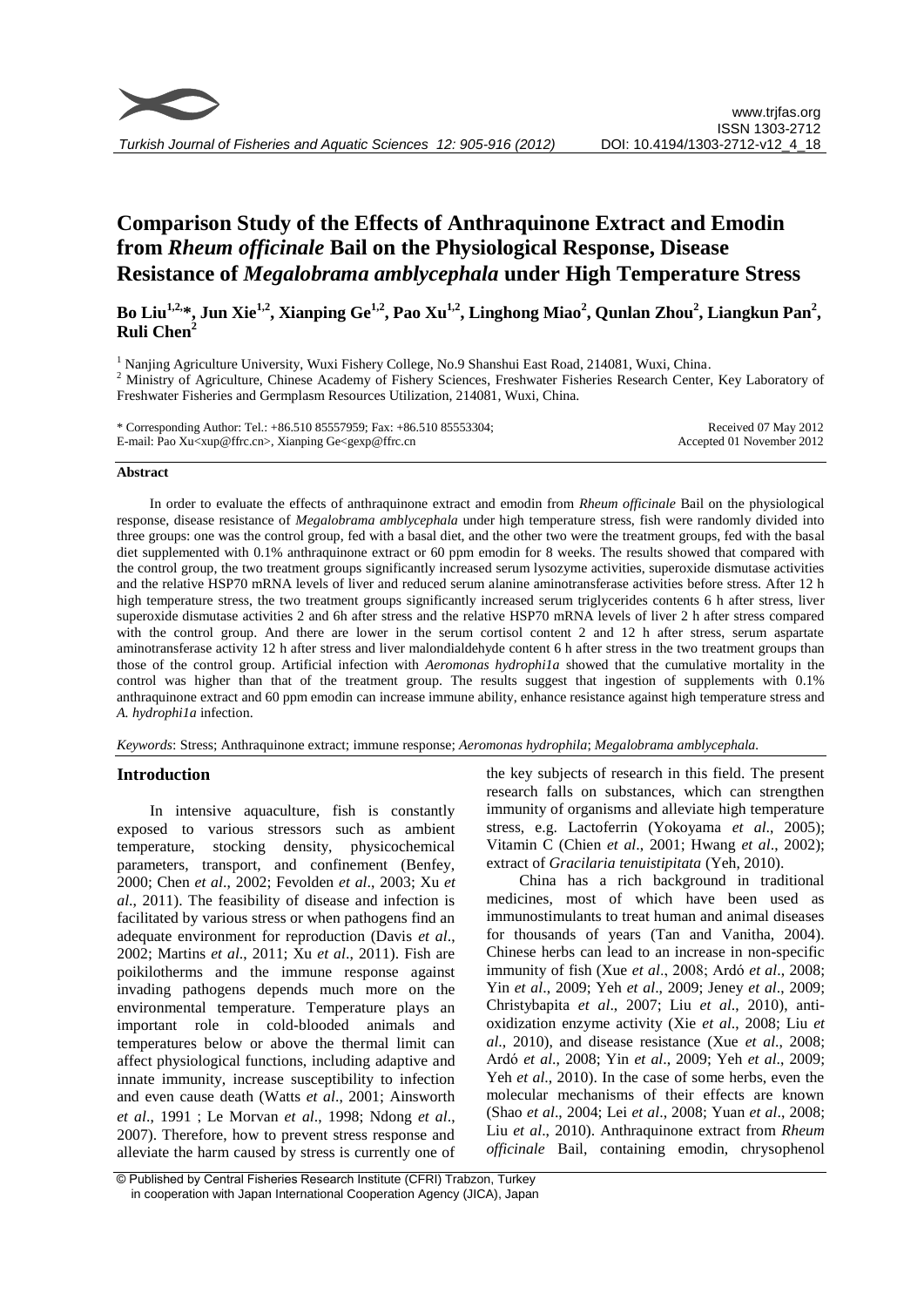rhein and other compounds has been used as an immuno-stimulant (Huang *et al*., 1995; Pongnaravane *et al*., 2006; Lin *et al*., 1996; Wu *et al*., 2007; Ding *et al*., 2008; Chen *et al*., 2009). Recent studies have shown that anthraquinone extract from *R. officinale* Bail significantly elevated immunity, increased the resistance to stress, and enhanced the growth of common carp or the giant freshwater prawn (Xie *et al*., 2008; Liu *et al*., 2010).

Wuchang bream (*Megalobrama amblycephala* Yih) is a major freshwater species cultured in China. In recent years diseases of cultured Wuchang bream showed an increasing trend, especially in summer, high temperature causes disease outbreak, resulting in high mortality (He *et al*., 2006). However, few studies have been conducted on the effects of anthraquinone extract and emodin from *R. officinale* Bail on serum metabolites and hepatic anti-oxidization enzymes, and the expression of hepatic heat shock protein 70 of *M. amblycephala* under high temperature. The objectives of the present study were to evaluate and compare the effects of anthraquinone extract and emodin from *R. officinale* Bail on serum metabolites (alanine aminotransferase (ALT), aspartate aminotransferase (AST), glucose, total protein, Triglycerides(TG), Cholesterol (CHOL)), immune and stress parameters (cortisol, alkaline phosphatase activity (ALP), lysozyme) and hepatic oxidization indices (hepatic catalase(CAT), superoxide dismutase activities (SOD), malondialdehyde content (MDA)) and to further study the role of anthraquinone extract and emodin to help *M. amblycephala* prevent the high temperature stress so as to provide the theoretical basis for ichthyic pathology to prevent and control fish diseases.

### **Materials and methods**

### **Fish, Chinese Herbal Medicines and Diets**

1,170 fingerlings of *M. amblycephala* were

obtained from the Freshwater Fisheries Research Center, Chinese Academy of Fishery Sciences. The fingerlings were selected to be of nearly the same size, with initial body weight of  $131.5\pm4.4$  g. They were allocated to 9 cement tanks  $(8 \text{ m} \times 2 \text{ m} \times 1 \text{ m})$ and acclimatized for 15 days. Then they were randomly divided into three groups: one control and two treatment groups. Triplicate groups (3 tanks, 130 individuals per tank) were fed with the basic diet (Table 1) and the basic diet supplied with 60 ppm emodin or 0.1% of anthraquinone extract from *R. officinale* Bail. The anthraquinone extract (1.4 mg of emodin per mL extract) was supplied by the Zhixin Pharmaceutical Co. Ltd., Nanjing, China. Emodin is effective content and emodin resource (containing 40% emodin extracted from *R. officinale* Bail) was provided by the Ju Bang Plant Raw Material Co. Ltd., Shifang, China. Diets were produced at the Wuxi Tongwei Feed Co. Ltd., China.

### **Rearing Management**

Fish were acclimated in concrete tanks for 15 days and then fed by hand with the trial diet. The feeding amount was about 2.0~4.0% body weight, three times a day  $(06^{00} - 6^{030}, 12^{00} - 12^{030}, \text{ and } 18^{00} 18$ <sup>:30</sup>) for each group. An underground water source was used. Water was oxygenated continuously using an aerator. Silt was siphoned daily, and one-third of the water was exchanged in each tank once a week; water temperature was measured every day, and water quality was checked every week. During the test period the water quality parameters on average were the following; water temperature 26.3±3.51°C, DO>5 mg  $L^{-1}$ , NH<sub>3<</sub>0.05 mg  $L^{-1}$ , H<sub>2</sub>S<0.01 mg  $L^{-1}$ , and pH 6.80-7.60. The feeding amount was increased every other week, and the amount was adjusted according to body weight measurement every 2 weeks. After the completion of the test period of 8 weeks, serum and

| Ingredients $(\% )$           |       | Nutrition levels                   |       |
|-------------------------------|-------|------------------------------------|-------|
| Fish meal                     | 4.0   | Dry matter $(\%)$                  | 88.68 |
| Soybean meal                  | 20.0  | Crude protein $(\%)$               | 30.89 |
| Peanut meal                   | 8.0   | Ether extract $(\%)$               | 4.58  |
| Rapeseed meal                 | 25.0  | Calcium $(\%)$                     | 1.15  |
| Cotton meal                   | 8.0   | Total phosphorous (%)              | 1.24  |
| Rice bran                     | 10.0  | Available phosphorous (%)          | 0.84  |
| Wheat middling                | 17.5  | Methionine + Cystine $(\%)$        | 1.13  |
| Fish oil                      | 2.0   | Lysine $(\%)$                      | 1.48  |
| Choline chloride              | 0.1   | Gross energy $(kJ \cdot g^{-1})^a$ | 17.68 |
| Vitamin premix <sup>b</sup>   | 1.0   |                                    |       |
| Mineral premix <sup>b</sup>   | 1.0   |                                    |       |
| Attapulgite                   | 1.0   |                                    |       |
| Calcium dihydrogen phosphatee | 2.0   |                                    |       |
| Salt                          | 0.4   |                                    |       |
| Total                         | 100.0 |                                    |       |

**Table 1.** The basal diet and nutrition levels of *M. amblycephala*

<sup>a</sup> Gross energy (GE) kJ·g<sup>-1</sup>: protein 23.64kJ·g<sup>-1</sup>, fat 39.54k J·g<sup>-1</sup>, carbohydrate 17.15k J·g<sup>-1</sup>; And the others are measured in the nutrition levels. <sup>b</sup>Vitamin and mineral additives were provided by Nanjing Huamu Animal Research Institute.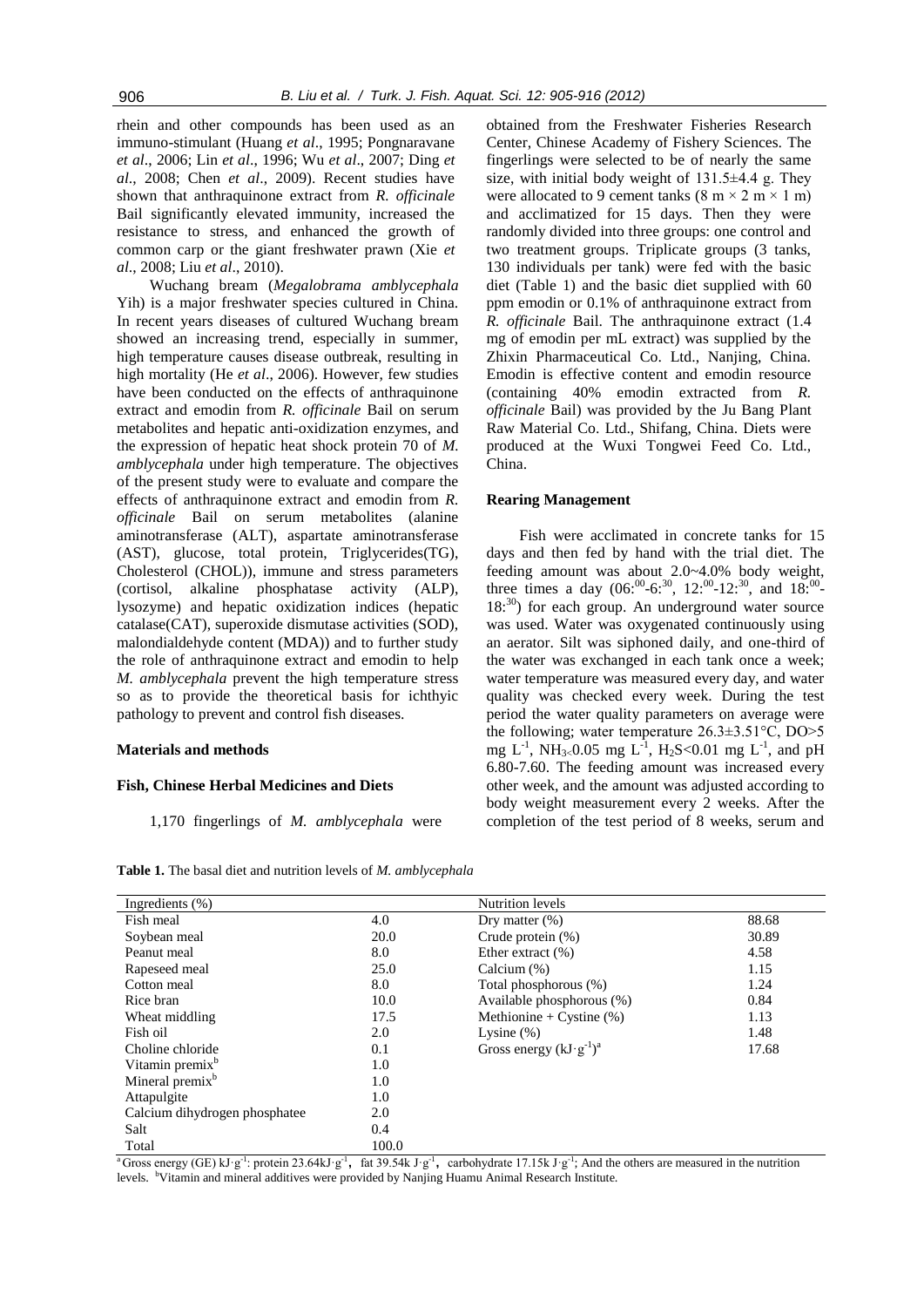liver samples were collected, and weight gain was measured.

### **Stress Experiment**

After rearing period fish of almost similar sizes were selected for the experiment of acute high temperature stress at 34±1°C, imitating the methods described in Liu *et al*. (2010). Triplicate groups of *M. amblycephala* (25 individuals per tank; body weight about 200 g) with water temperature of 25±1°C were selected and transferred into the temperature controlled aquariums (2 m  $\times$  2 m  $\times$  1.2 m) with high temperature stress test of 34±1°C for 12 hours, with sufficient oxygen supply (DO>5 mg  $L^{-1}$ ), in a quite environment with no human interference.

# **Challenge Experiments with** *Aeromonas hydrophi1a*

At the end of the trial, a challenge test was done on two test groups and the control group in triplicate (3 rearing tanks, 20 individuals per tank) using the bacterial septicaemia pathogen *Aeromonas hydrophi1a*, Ah, BSK-10, provided by the Zhejiang Provisional Freshwater Fisheries Research Institute, China. According to the method described by Xie *et al*. (2008), *A. hydrophi1a* was activated twice and diluted by sterile saline, and the final concentration was set to  $1 \times 10^8$  CFU cells ml<sup>-1</sup>. Bacterial suspension (1.0 ml per 100 g body weight) was injected into the abdominal cavity, and mortalities were checked at 0 h, 12 h, 24 h, 48 h, 72 h, 96 h and 120 h after the challenge.

### **Serum and Liver Sample Collection and Measurement**

Nine samples (3 tanks / group, 3 fish / tank) were taken from each group before stress and 2 h, 6 h, and 12 h after high temperature stress. Fish were netted quickly and immediately placed in MS-222 with a concentration of 150-200 mg  $L^{-1}$  for rapid and deep anesthesia. Then serum was sampled from the caudal vein and placed in a refrigerator at 4°C for 1-2 hours. The blood sample was centrifuged at 4°C and 3000 g for 10 minutes to prepare the serum. The supernatant was removed and the sample preserved at -20°C. After the collection of blood, nine liver samples of each group were collected and frozen in liquid nitrogen and stored at –80°C until further analysis.

### **Measurement of Serum and Liver Sample**

**The Serum Cortisol, Lysozyme, ALP Assay:**  Cortisol was measured by radioimmunoassay (RIA), according to Pickering *et al*. (1983) with a test kit bought from the Beijing Beifang Biotech Research Institute. Lysozyme activity was measured by the method of Muona and Soivio (1992) and test kits were bought from the Nanjing Jiancheng Biological Engineering Research Institute of China. The serum ALP activity was determined by the colorimetric method of Pinoni *et al*. (2004) (test kit from the Shanghai Fudan Zhangjiang Bio Medical Co., Ltd., China) in a Beckman Cx-4 type Auto Bio-chemical Analyzer (Beckman Coulter, USA).

**The Serum Total Protein, ALT and AST assay:** Serum total protein content was measured by Biuret method (kit was bought from Shanghai Fudan Zhangjiang Biopharmaceutical Co., Ltd., China) in a Beckman Cx-4 type Auto Bio-chemical Analyzer (Beckman Coulter, USA) and the bovine serum albumin was used as the standard protein (BSA, 66 kDa, Nanjing Jiancheng Biological Engineering Research Institute of China). Serum AST and ALT activities were determined by the colorimetric method (test kit from the Shanghai Fudan Zhangjiang Bio Medical Co. Ltd., China) in a Beckman Cx-4 type Auto Bio-chemical Analyzer (Beckman Coulter,  $IISA$ 

**The Serum Glucose, Triglycerides, Cholesterol Assay:** Serum glucose, triglycerides, total cholesterol, and AST and ALT activities were determined by the colorimetric method (test kit from the Shanghai Fudan Zhangjiang Bio Medical Co. Ltd., China) in a Beckman Cx-4 type Auto Bio-chemical Analyzer (Beckman Coulter, USA).

**Hepatic CAT, SOD, MDA assay:** Hepatic samples were homogenized in ice-cold phosphate buffer (1:10 dilution) (phosphate buffer: 0.01 mol/L, pH 7.4). The homogenate was then centrifuged for 20 min ( $4^{\circ}$ C,  $3000 \times g$ ). An aliquot of the supernatants were used to determine the hepatic CAT, SOD, and MDA. Hepatic CAT activity, SOD activity, and MDA content were measured by the Colorimetric method (Sinha, 1972), the xanthine oxides method (Marklund, 1974), and barbituric acid reaction chronometry (Drape *et al*., 1993), respectively. Protein content in hepatopancreas was measured by Folin method and the standard protein is the bovine serum albumin bought from Nanjing Jiancheng Biological Engineering Research Institute of China.

**Measurement of Hepatic HSP70:** HSP70 cDNAs were amplified by PCR using specific primers chosen in their cDNA sequences in *M. amblycephala* from GenBank (accession No EU884290.2). Primers of β-actin were based on *M. amblycephala* cDNA sequences in GenBank (accession No AY170122.2). Primers were as follows:

(1) 5'-CTTTATCAGGGAGGGATGCCAGC-3' and 5'-CCCTGCAGCATTGAGTTCATAAGGT-3' for the HSP70 cDNA;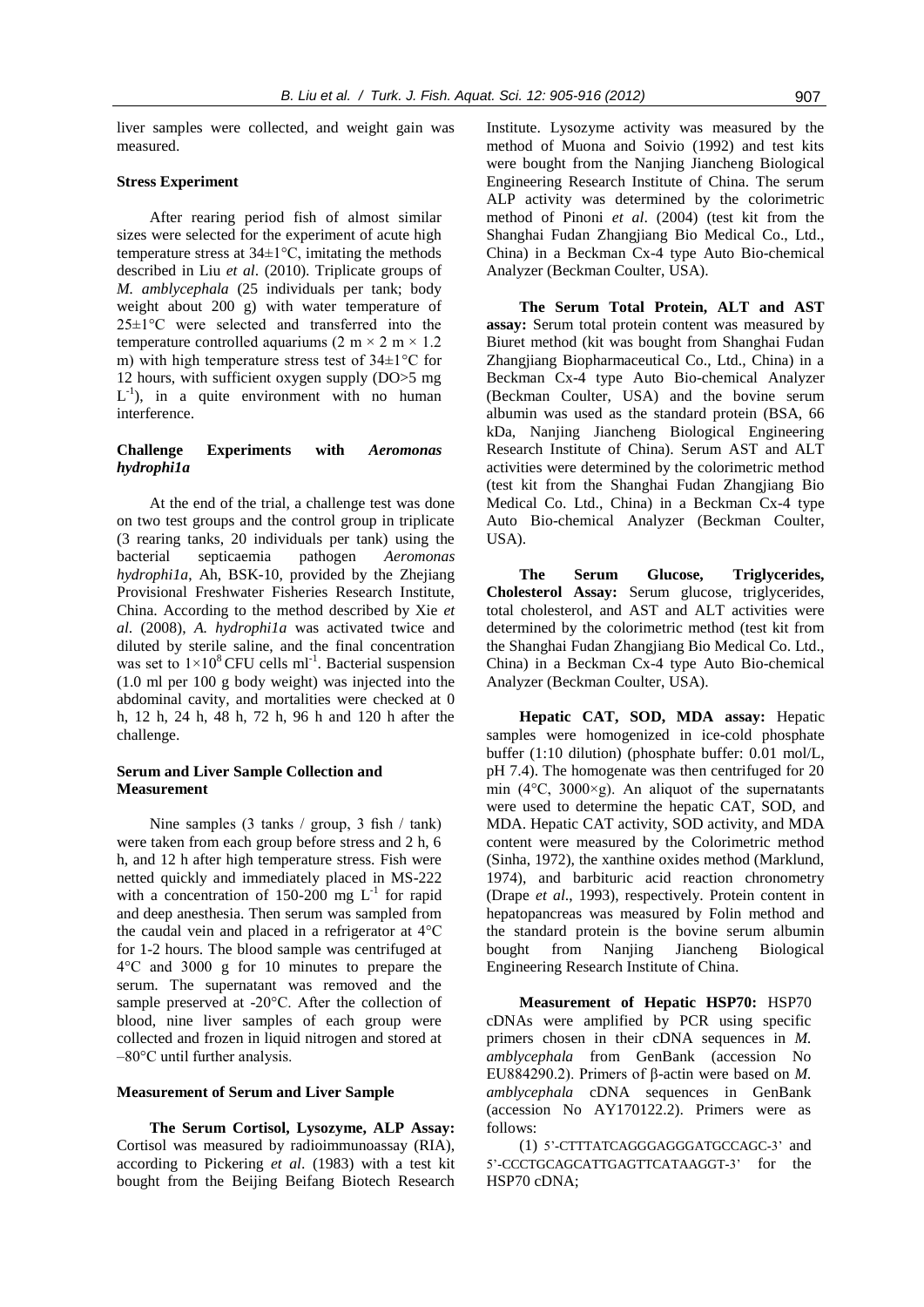(2) 5'- TCGTCCACCGCAAATGCTTCTA-3'; and (3) 5'-CCGTCACCTTCACCGTTCCAGT-3' for the β-actin cDNA. All primers were synthesized by the Shanghai Generay Biotech Co., Ltd., China. The PCR products were all 100~150 bp long.

Total RNA was extracted from Megalobrama amblycephala liver of 100 mg using Trizol reagent (Dalian Takara Co. Limited, China.). The purified RNA generally had OD260/OD280 ratio of 1.8-2.0. RNA samples were treated with RQ1 RNase-free DNase (Dalian Takara Co. Limited, China) to avoid genomic DNA amplification. cDNA was generated from 500 ng DNase-treated RNA using the ExScriptTM RT-PCR Kit (Dalian Takara Co. Limited, China) and the reverse transcription PCR reaction solution consisted of 500 ng RNA, 2 µl 5×buffer, 0.5 μl dNTP mixture (10 mM each), 0.25 μl RNase Inhibitor (40 U· $\mu$ l<sup>-1</sup>), 0.5  $\mu$ l dT-AP primer (50 mM), 0.25 µl ExScript<sup>TM</sup> RTase (200 U·µl<sup>-1</sup>), and DEPC  $H_2O$ , up to 10 µl. The reaction conditions were as follows: 42°C for 40 min, 90°C for 2 min, and 4°C thereafter.

Real-time PCR was used to determine mRNA levels based on SYBR Green Ⅰ fluorescence kit (Livak and Schmittgen, 2001). Real-time PCR was performed in a Mini Opticon Real-Time Detector (BIO-RAD, USA). The fluorescent quantitative PCR reaction solution consisted of 10.0 μl  $\text{SYBR}^®$  premix Ex Taq<sup>TM</sup> (2×), 1.6 μl HSP70 primer or β-actin (10 μM), 2.0 μl RT reaction mix (cDNA solution), 6.4 μl  $dH<sub>2</sub>O$ . The reaction conditions were as follows: 95 $^{\circ}$ C for 3 min, followed by 43 cycles consisting of 95°C for 10 s and 60°C for 20 s. Then the florescent flux was recorded and the reaction continued at 72°C for 3 min. The dissolution rate was measured between 65°C and 90°C. Each increase of 0.2°C was maintained for 1 s, and the fluorescent flux was recorded. Relative quantification of the target gene transcript (HSP70) with a chosen reference gene transcript (β-actin) was calculated using the 2**-**∆∆CT method (Livak and Schmittgen, 2001). This mathematical algorithm, which needs no calibration curve, computes an expression ratio based on real-time PCR efficiency and the crossing point deviation of the sample *versus*  a control. PCR efficiency was determined with a standard curve, using serial dilution of cDNA;  $\Delta \Delta C_T = (C_{T,Target} - C_{T,Batch})_{time \ x} - (C_{T,Target} - C_{T,Batch})_{time \ o.}$ 

#### **Data Statistics and Analysis**

We used SPSS (version 11.5) software Duncan's multiple range tests and Independent-Samples t-tests to determine the differences. In Duncan's multiple range test, diverse little letters show significant differences  $(P<0.05)$  in different dosage groups of each sampling point. In Independent-Samples t-tests, significant differences (P<0.05) between values obtained before and after stress are marked by asterisks. All the results were expressed as means  $\pm$  standard error ( $\bar{x}$  ±SE).

### **Results**

# **The Effect of Anthraquinone Extract and Emodin on Serum Cortisol, Lysozyme, and ALP in** *M. amblycephala*

Serum concentrations of cortisol increased significantly, relative to pre-stress levels, 2, 6 and 12 h after stress in control group, 0.1% anthraquinone extract group and 60 ppm emodin group  $(P<0.05)$  (Figure 1A). In addition, the serum cortisol concentration was significantly lower in the 0.1% anthraquinone extract group at 2 and 12 h after stress and 60 ppm emodin group prior to stress, at 2, 6 and 12 h after stress than the control group  $(P<0.05)$  (Figure 1A).

Serum lysozyme activity was significantly lower than pre-stress levels, in the control at 6h after stress, in the 0.1% anthraquinone extract group and 60 ppm emodin group at 12 h after stress (P<0.05) (Figure 1B). Serum lysozyme activity was significantly higher in the two treatment groups than the control group prior to stress  $(P<0.05)$  (Figure 1B). In addition, serum lysozyme activity was significantly higher in the 0.1% anthraquinone extract group at 6 h after stress than the control group  $(P<0.05)$  (Figure 1B).

There was no significant change in serum ALP activity prior to stress or at 2, 6 and 12h after stress (P<0.05) (Figure 1C). Serum ALP activity was only significantly higher in the 0.1% anthraquinone extract group than the control group at 2 h after stress (P<0.05) (Figure 1C).

# **The Effect of Anthraquinone Extract and Emodin on Serum Total Protein, AST and ALT in** *M. amblycephala*

Serum total protein content was significantly lower than pre-stress level, 2 h after stress in the 0.1% anthraquinone extract group (P<0.05) (Figure 2A). Furthermore, the total protein concentration was significantly higher in the 0.1% anthraquinone extract group than the control group prior to stress, at 6 h after stress (P<0.05) (Figure 2A).

There was no effect on serum AST activity after stress in the control group and the two treatment groups compared to pre-stress level (P>0.05) (Figure 2B). However, serum AST activity was significantly lower in 0.1% anthraquinone extract group before stress and at 12 h after stress and 60 ppm emodin group at 12 h after stress than the control group (P<0.05) (Figure 2B).

Serum ALT activity was significantly higher than pre-stress activity, 2, 6 and 12 h after stress in the control group and the two treatment groups  $(P<0.05)$ (Figure 2C). Furthermore, serum ALT activity was significantly lower in the 0.1% anthraquinone extract group prior to stress and at 2, 12 h after stress, in the 60 ppm emodin group before stress than the control group  $(P<0.05)$  (Figure 2C).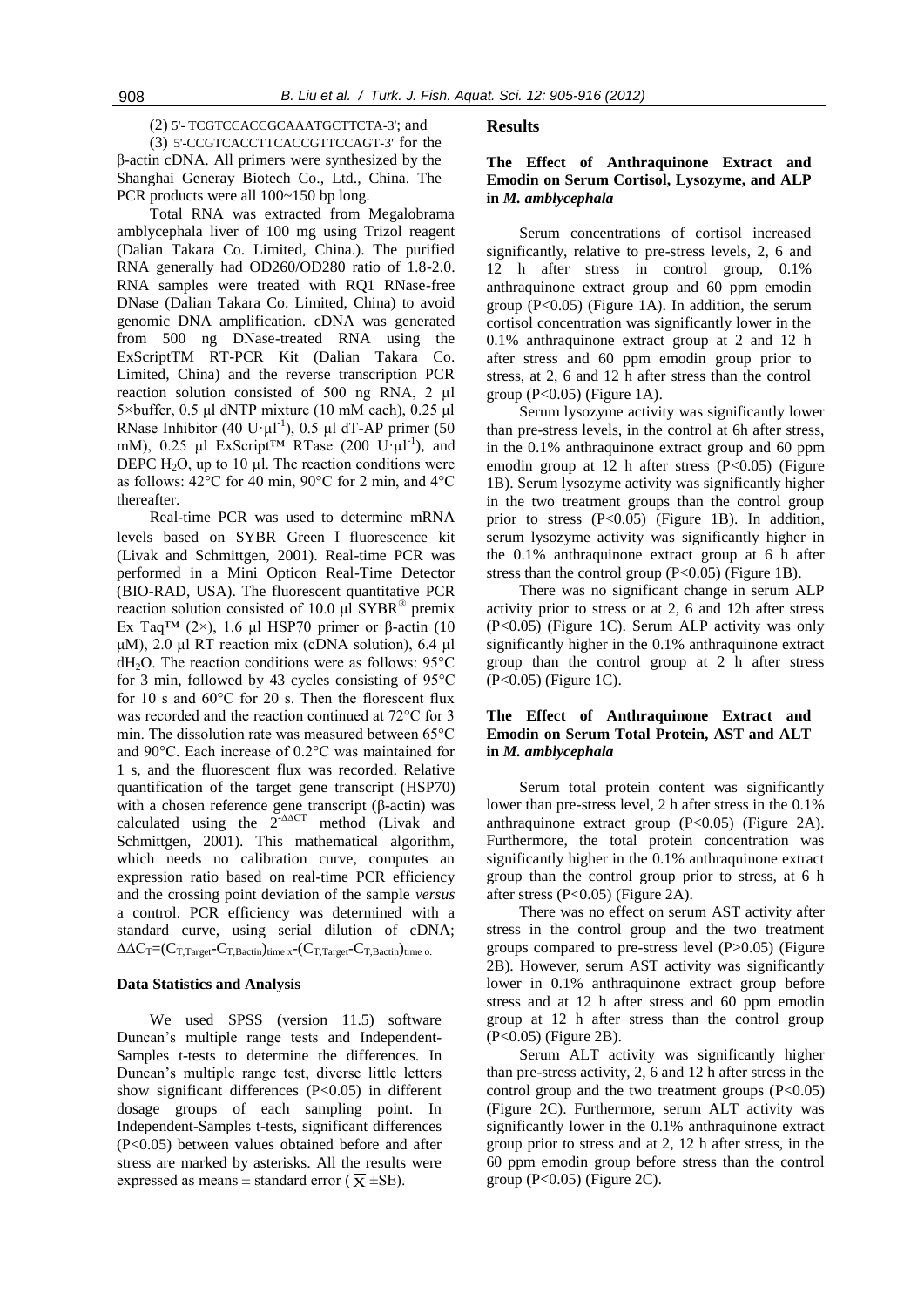

**Figure 1.** Effects of anthraquinone extract and emodin on serum cortisol (A), lysozyme (B) and ALP (C) o f *M. amblycephala.* Data are expressed as means  $\pm$  SEM (*n* = 9).

Diverse little letters show significant differences (P<0.05) in different dosage groups of each sampling point in Duncan's multiple range test. Significant differences (P<0.05) between values obtained before and after stress are marked by asterisks in t-tests.

# **The effect of Anthraquinone Extract and Emodin on Serum Glucose, TG and CHOL in** *M. amblycephala*

Serum glucose content was significantly higher than pre-stress levels, 2, 6, and 12 h after stress in the control group and 60 ppm emodin group, 12h after stress in the 0.1% anthraquinone extract group (P<0.05) (Figure 3A). Furthermore, the glucose concentration was significantly lower in the 0.1% anthraquinone extract group at 2h after stress and the 60 ppm emodin group at 6h after stress than the control group  $(P<0.05)$  (Figure 3A).

There was no effect on serum TG content in the control group and the two treatment groups compared with prior to stress (P>0.05) (Figure 3B). Serum TG content was significantly higher in the 0.1% anthraquinone extract group and 60 ppm emodin group at 6 h after stress than the control group (P<0.05) (Figure 3A).

There was no effect on serum CHOL concentration between the control group and the two treatment groups (P>0.05) (Figure 3C). Serum CHOL content was only significantly lower in the 60 ppm emodin group at 2 h after stress than pre-stress level (P<0.05) (Figure 3C).

# **The Effect of Anthraquinone Extract and Emodin on Hepatic Anti-oxidization Enzyme Activity in** *M. amblycephala*

Hepatic catalase activity was significantly lower in the control at 12 h after stress, the 0.1% anthraquinone extract group and the 60 ppm emodin group at 6, 12 h after stress than pre-stress levels (P<0.05) (Figure 4A). Furthermore, hepatic catalase activity was significantly higher in the 60 ppm emodin group than the control group at 6 h after stress (P<0.05) (Figure 4A).

Hepatic superoxide dismutase activity was significantly lower in the 0.1% anthraquinone extract group and the 60 ppm emodin group at 6, 12 h after stress than pre-stress levels  $(P<0.05)$  (Figure 4B). Hepatic superoxide dismutase activity was significantly higher in the 0.1% anthraquinone extract group prior to stress, at 2, 6 h after stress and the 60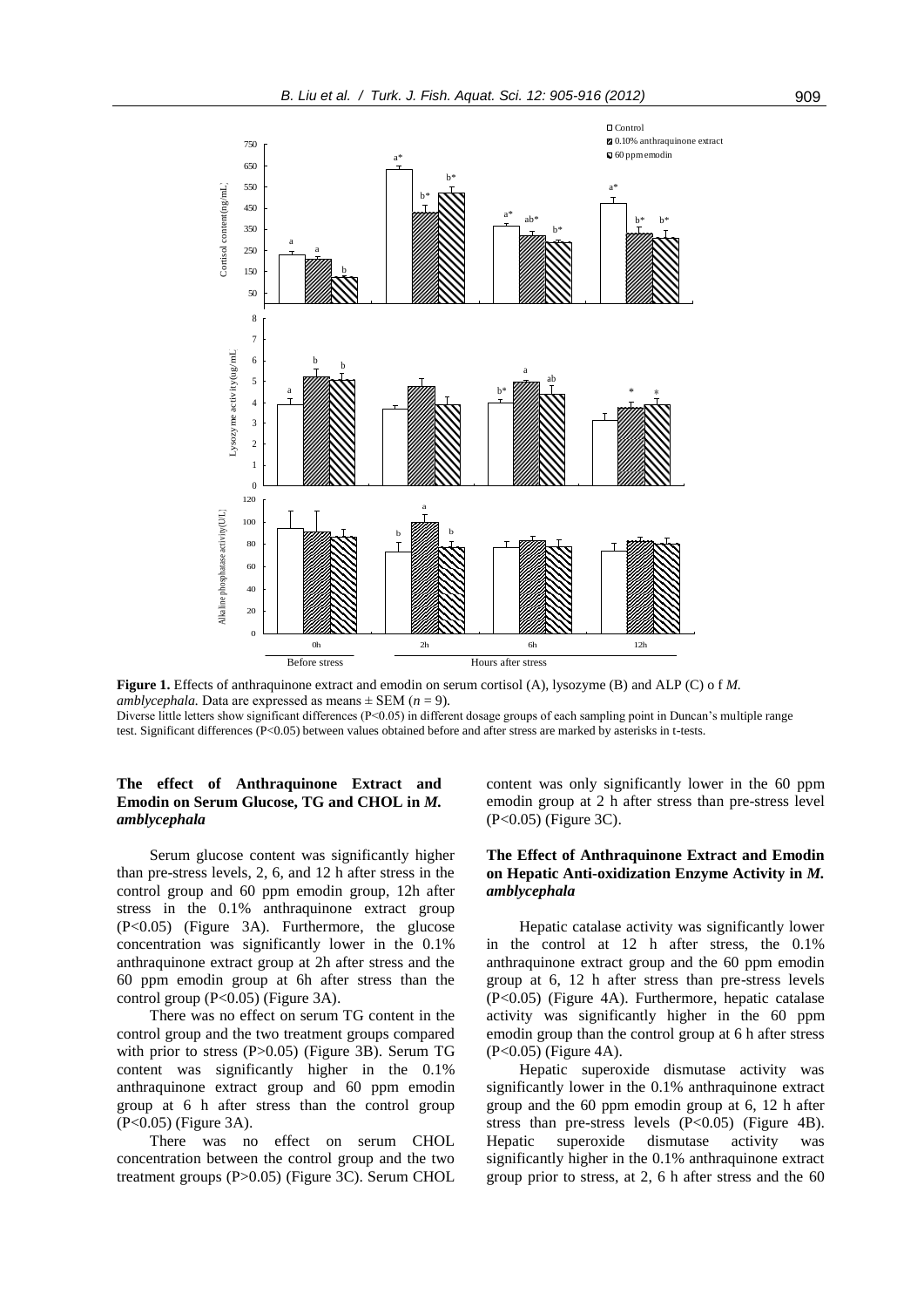

**Figure 2.** Effects of anthraquinone extract and emodin on serum total protein (A), AST (B) and ALT (C) of *M. amblycephala*  Note: Data are expressed as means  $\pm$  SEM ( $n = 9$ ). Legends are the same as on Figure 2.

ppm emodin group prior to stress, at 2, 6 and 12 h after stress than in the control group  $(P<0.05)$  (Figure 4B).

Hepatic malondialdehyde content was significantly higher in the control group at 6, 12 h after stress, in both treatment groups at 12 h after stress than pre-stress levels (P<0.05) (Figure 4C). Hepatic malondialdehyde content was significantly lower in the 0.1% anthraquinone extract group at 2, 6 h after stress, the 60 ppm emodin group at 6 h after stress than the control group  $(P<0.05)$  (Figure 4C).

### **Effect of Anthraquinone Extract and Emodin on the Relative Level of Hepatic HSP70 mRNA in**  *M. amblycephala*

The relative levels of hepatic HSP70 mRNA were significantly higher in the control group at 2, 6 and 12 h after stress, in the 0.1% anthraquinone extract group at 2, 12 h after stress and 60 ppm emodin group at 6, 12 after stress than pre-stress levels (P<0.05) (Figure 5). Furthermore, the relative level of hepatic HSP70 mRNA was significantly higher in the 0.1% anthraquinone extract group prior to stress, at 2 h after stress and 60 ppm emodin group prior to stress, at 2, 6 h after stress than in the control group  $(P<0.05)$  (Figure 5).

# **The Effects of Anthraquinone Extract on Effectiveness of Protection From Pathogenic Infection** of *M. amblycephala*

After 8 weeks of feeding the anthraquinone extract, Wuchang bream were challenged with *A. hydrophila* infection. Accumulative mortality was calculated for 120 hours (Figure 6). The maximum cumulative mortality occurred between 24 h and 48 h after *A. hydrophila* infection. There were no significant differences in cumulative mortality among any of the groups at 0-12 h after *A. hydrophila* infection. However, after 24 h of infection, the cumulative mortality in the control group was about 75%, while the cumulative mortality in the 0.1% anthraquinone extract group was about 60%, and in the 60 ppm emodin group was about 55%. After 96 h, the cumulative mortality in the treated groups was about 80.00%, but in the control group it was about 95%. After 120 hours, the total accumulated percentages of mortalities were 100% in the control, 83.33% in the group with 0.1% anthraquinone extract, and 80.00% in the group with 60 ppm emodin.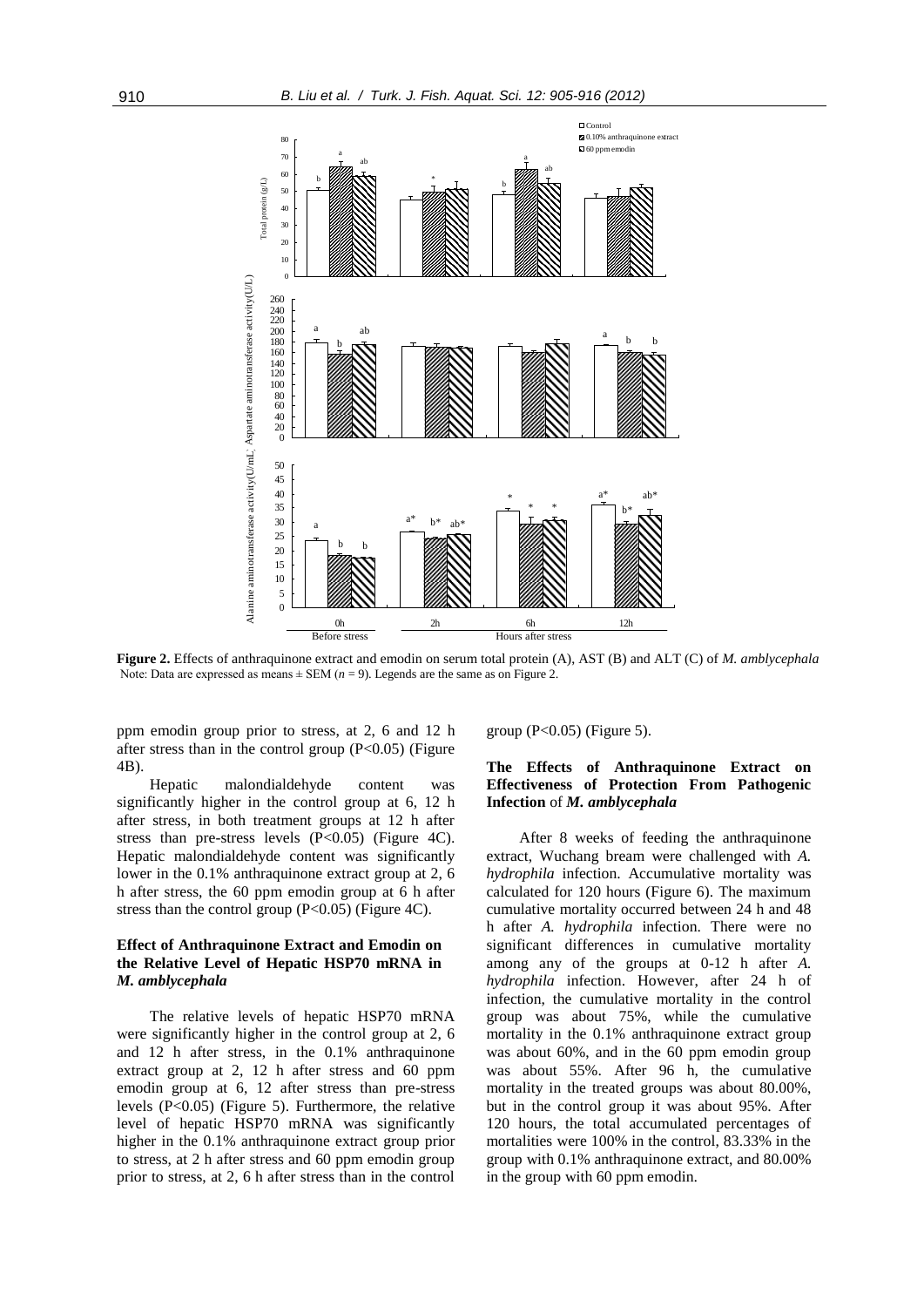

**Figure 3.** Effects of anthraquinone extract and emodin on serum glucose (A), TG (B) and CHOL (C) of *M. amblycephala* Data are expressed as means  $\pm$  SEM (n = 9). Legends are the same as on Figure 2.

### **Discussion**

This study was conducted to evaluate how anthraquinone extract and emodin from *R. officinale* affect postprandial serum immune and stress parameters, serum metabolites, hepatic oxidization indices as well as the expression of HSP70 in *M. amblycephala* under the high temperature stress. Both herbal extracts were able to enhance resistance against high temperature stress and *A. hydrophila* infection of *M. amblycephala* to some degree.

In aquaculture fish are consistently affected by various stress factors such as high temperature, stocking density, transport and storage. If fish are in long- standing stress during culture process, the axis of hypothalamus - pituitary-interrenal axis of fish will be continuously stimulated so as to cause cortisol level upward (Benfey, 2000; Chen *et al*., 2002; Fevolden *et al*., 2003). Cortisol is considered a key response to stress in fish and in more general terms to an animal's welfare (Wendelaar Bonga, 1997; Mommsen *et al*., 1999). In rainbow trout, the plasma cortisol contents drastically decreased with concentration of 0.1% glucan compared with the control fish under stress (Jeney *et al*., 1997). A study of common carp treated with anthraquinone extract as

an immunostimulant showed that anthraquinone extract in the diet can also reduce the plasma cortisol contents under stress (Xie *et al*., 2008). In the present study, we found that serum concentrations of cortisol increased significantly at 2, 6 and 12 h after high temperature stress in the two treatment groups and the control group. In addition, the serum cortisol concentration was significantly lower in the 0.1% anthraquinone extract group at 2 and 12 h after stress and 60 ppm emodin group prior to stress, at 2, 6 and 12 h after stress than the control group.

Stress made blood cortisol increase apparently and in turn caused some immune index change e.g. blood lysozyme, ALP activity (Sukhanova *et al*., 1996; Fevolden *et al*., 1999). Common carp or freshwater prawn fed with anthraquinone extracts under the high density stress or the high temperature stress (Xie *et al*., 2008; Liu *et al*., 2010) showed an increase of blood lysozyme activity. In *Labeo rohita*, the ALP activity drastically increased with doses of 0.01-0.05% *Achyranthes aspera* compared with the control fish (Rao *et al*., 2006). In the present study, the results showed that serum lysozyme activity was significantly lower than pre-stress level, in the control at 6h after stress and the two treatment groups at 12 h after stress and serum lysozyme activity was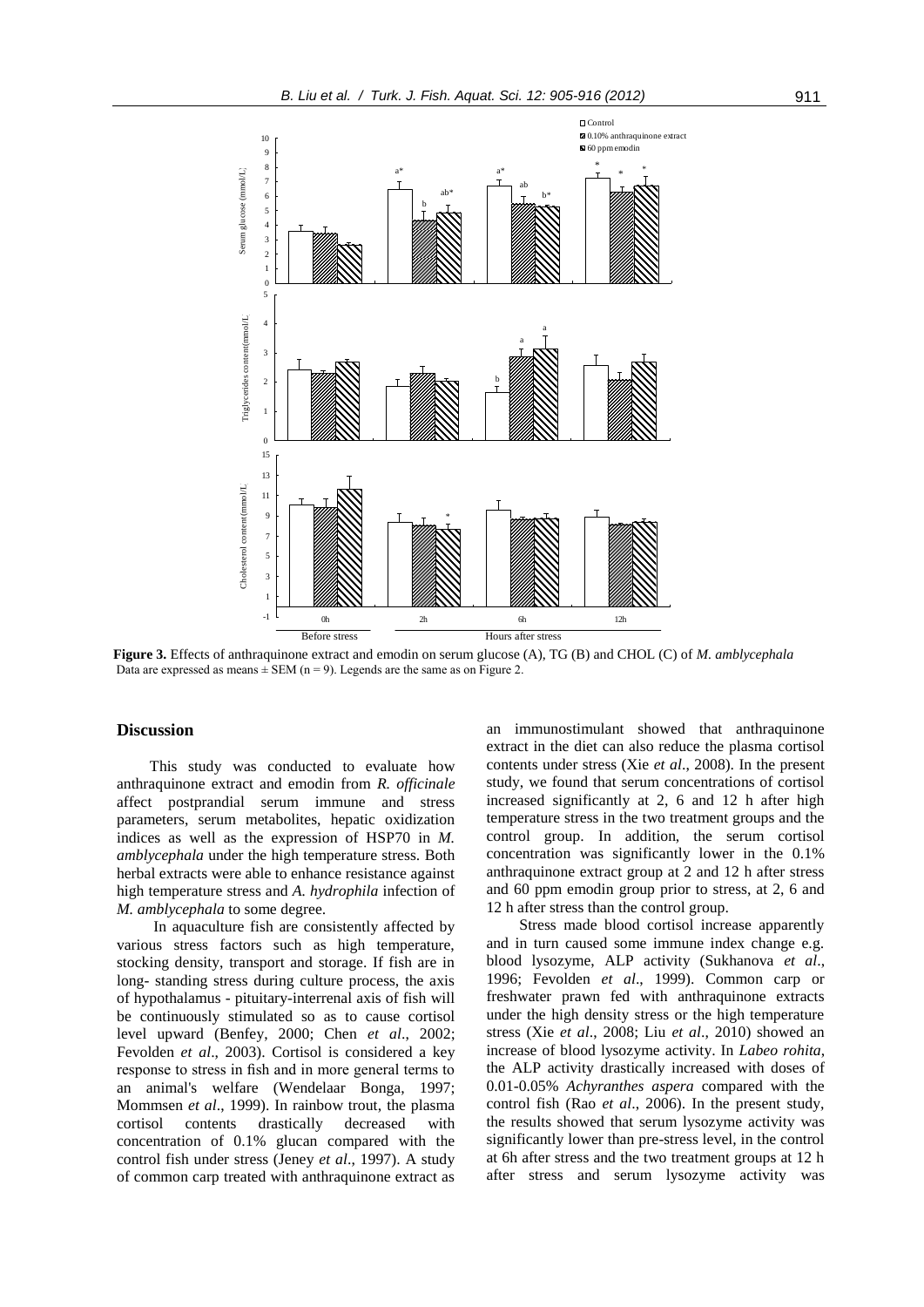

malondialdehyde content (C) of *M. amblycephala*. Data was expressed as means  $\pm$  SEM (n = 9). Significant differences (P<0.05) between values were marked by asterisks.



**Figure 5.** Effects of anthraquinone extract and emodin on the relative level of hepatic HSP70 mRNA of *M. amblycephala*. Data was expressed as means  $\pm$  SEM (n = 9). Significant differences (P<0.05) between values were marked by asterisks.



**Figure 6.** Effects of anthraquinone extract and emodin on the cumulative mortality after *A.hydrophi1a* infection of *M. amblycephala.* Data was expressed as means  $\pm$  SEM (*n* = 9).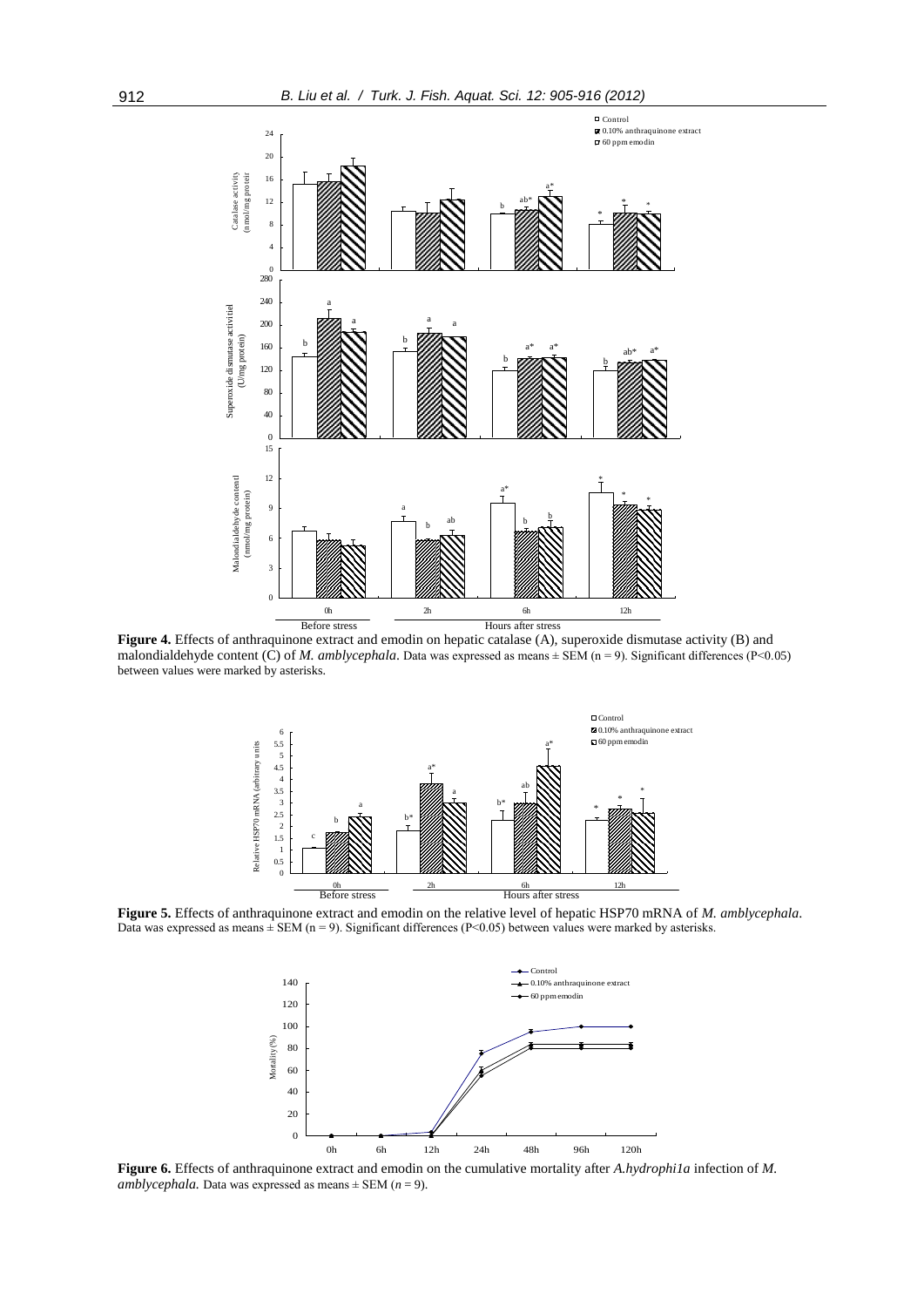significantly higher in the two treatment groups than the control group prior to stress. Serum ALP activity was also significantly higher in the 0.1% anthraquinone extract group than the control group at 2 h after stress. Therefore the above results of the present study indicated that supplements of 0.1% anthraquinone extract or 60 ppm emodin could somewhat reduce the serum cortisol concentration, improve the serum lysozyme and ALP activities, and enhance the high temperature resistance ability of *M. amblycephala* to some degree.

The metabolism in their bodies will change, the demand of energy will increase, and some serum metabolites such as protein, AST and ALT, glucose, TG, CHOL will change to some extent under high temperature stress. Some scientists realized that blood protein will increase under acute stress conditions such as transportation, ammonia, pathogenic infection whereas chronic stress for a long period of time will cause decrease of blood total protein (Jeney *et al*., 1997; Chen *et al*., 1992). Rainbow trout treated with fructose as an immunostimulant showed that fructose in the diet can increase the plasma protein contents under stress (Jeney *et al*., 1997). The freshwater prawn fed with anthraquinone extracts under the stress showed an increase of blood total protein content (Liu *et al*., 2010). In the present study, serum total protein content was significantly lower than prestress levels, 2 h after stress in the 0.1% anthraquinone extract group and the total protein concentration was significantly higher in the 0.1% anthraquinone extract group than the control group prior to stress, at 6 h after stress.

Some studies have shown that various forms of stress can cause the increase of the plasma ALT and AST activities in the fish (Cho *et al*., 1994). Nakano *et al*. (1999) reported that AST and ALT activities in rainbow trout fed a diet containing astaxanthin rich red yeast (*Phaffia rhodozyma*) under oxidative stress were significantly lower than those of the control fish. Liu *et al*. (2010) also found the AST and ALT activities in prawn significantly decreased with a dose of 0.1-0.2% anthraquinone extracts compared with the control fish. In the present study, serum ALT activity was significantly higher than pre-stress levels, 2, 6 and 12 h after stress in the control group and the two treatment groups. Furthermore, 0.1% anthraquinone extract and 60 ppm emodin groups reduced the ALT activities before stress and AST activity at 12 h after stress compared with the control group.

In order to satisfy the requirement of energy during stress process, blood glucose would abruptly rise (Rotllant *et al*., 2003; Hsieh *et al*., 2003) and is an important parameter of fish under stress (Hsieh *et al*., 2003). Cholesterol is one of the components of cell membranes and an important raw material for synthesis of steroid hormones, while triglycerides can store energy (Chang *et al*., 2006). Common carp fed with different amounts of anthraquinone extract could alleviate the increase of glucose to some extent after high density stress (Xie *et al*., 2008). Liu *et al*. (2009) indicated that anthraquinone extract can increase haemolymph cholesterol and triglyceride contents to meet the demand for total cholesterol and triglycerides of freshwater prawn during stress. Consistent with these studies, this experiment showed that 0.1% anthraquinone extract group reduced the glucose concentration at 2h after stress and improved the serum TG content at 6h after stress compared to the control group. And the 60 ppm emodin group reduced the glucose concentration at 6h after stress and enhanced the serum TG content at 6h after stress compared to the control group.

The stress response might also increase free radical contents, which may lead to the increase of the lipid peroxidation content and lipid peroxidation injury (Zhou *et al*., 2003; Bagnyukovaa *et al*., 2007). The antioxidant enzyme system plays a prominent role in resisting lipid oxide damage (Holmblad *et al*., 1999; Lopes *et al*., 2001). In fish, dietary intake of Chinese herbal extracts can enhance the antioxidant ability and resisted the impact of the stress (Xie *et al*., 2008; Christybapita *et al*., 2007). Consistent with these studies, our study indicated that compared to the control, 0.1% anthraquinone extract group or 60 ppm emodin had increased activities of hepatic catalase and superoxide dismutase and decreased the malondialdehyde contents, thus decreasing lipidic superoxide harm to some extent under the high temperature.

Heat shock protein 70 (HSP70) is one of the most abundant proteins, maintains cellular homeostasis and plays a role in protecting an organism following stress (Iwama *et al*., 1998; Forsyth *et al*., 1997; Wang *et al*., 2009; Ming *et al*., 2010). White shrimp fed with Chinese herbs could improve the expression of HSP70 (Lei *et al*., 2008). Japanese flounder fed with bovine lactoferrin could increase the expression of HSP70 after high temperature stress (Yokoyama *et al*., 2005). Correspondingly in the present study, the relative levels of hepatic HSP70 mRNA were significantly higher in the control group at 2, 6, and 12 h after stress, in the 0.1% anthraquinone extract group at 2 and 12 h after stress and 60 ppm emodin group at 6 and 12h after stress than pre-stress levels. Furthermore, the relative level of hepatic HSP70 mRNA was significantly higher in the 0.1% anthraquinone extract group prior to stress, at 2 h after stress and 60 ppm emodin group prior to stress, at 2 and 6 h after stress than in the control group.

Earlier studies in our laboratory also revealed that common carp fed with Chinese herb extracts enhanced resistance to *A. hydrophila* infection (Xie *et al*., 2008; Yin *et al*., 2009). In the present study on *M. amblycephala* infected with *A. hydrophila,* the maximum cumulative mortality occurred between 1 and 2 days after infection. After 5 days, mortalities were significantly reduced in the groups with 0.1% anthraquinone extract and 67.5 ppm emodin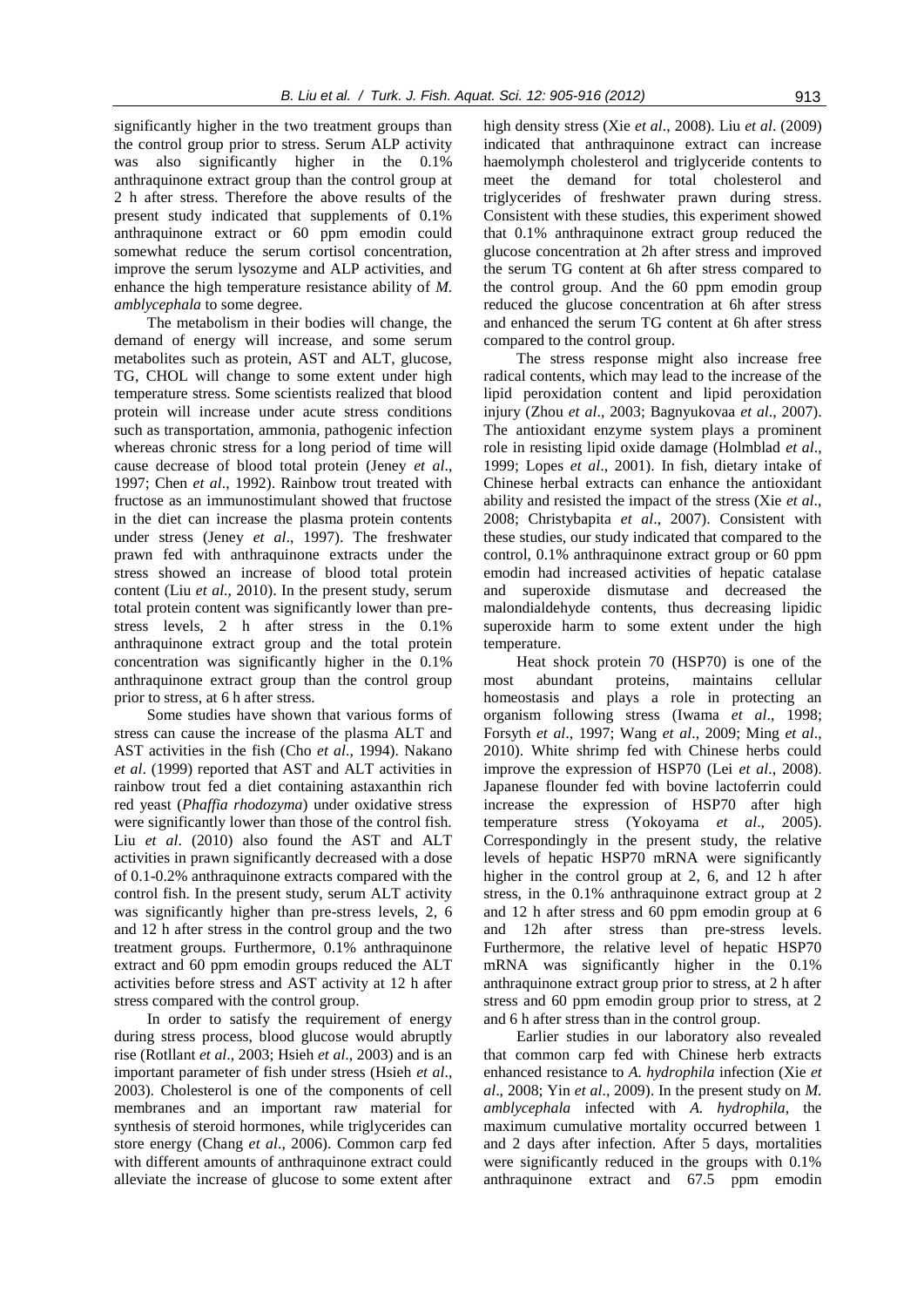compared to the controls, which is the lowest mortality in fish fed with both herbs. These results indicate that supplements of 0.1% anthraquinone extract and 67.5 ppm emodin confer some protection for *M. amblycephala* from *A. hydrophila* infection.

# **Conclusions**

In the present study, these results can be correlated with the increased serum lysozyme activity, ALP activity, total protein content, TG concentration or hepatic CAT and SOD contents and the decreased serum cortisol, glucose, AST, ALT or hepatic MDA in treated with the supplement of 0.1% anthraquinone extract and 60 ppm emodin to some degree under the high temperature stress. In summary, doses of 0.1% anthraquinone extract and 60 ppm emodin from *R. officinale* Bail can increase immune and antioxidation capability, enhance resistance to high temperature stress and *A. hydrophila* infection of *M. amblycephala*. It is worth mentioning that the 60 ppm emodin group only reduced the serum cortisol concentration before stress and improved the relative level of hepatic HSP70 mRNA prior to stress compared with the 0.1% anthraquinone extract group, and there were no significant differences in the other parameters. Furthermore, the cost of emodin is higher than that of anthraquinone extract, so anthraquinone extract are favored for prophylactic use in fish production.

### **Acknowledgements**

This work was supported by National Natural Science Foundation of China (31101910), by the National Natural

Science Foundation of Jiangsu province, China (SBK201020954), by the Modern Agriculture Industrial Technology System special project-the National Technology System for Conventional Freshwater Fish Industries (CARS-46), by Special Fund for Agro-scientific Research in the Public Interest (20100302) and Special Scientific Research Funds for Central Non-profit Institutes, Chinese Academy of Fishery Sciences (2011JBFA01, 2012A0602 ).

### **References**

- Ainsworth, A.J., Dexiang, C., Waterstrat, P.R. and Greenway, T. 1991. Effect of temperature on the immune system of channel catfish (*Ictalurus punctatus*)–Leucocyte distribution and phagocyte function in the anterior kidney at 10°C. Comp. Biochem. Physiol., 100: 907-912.
- Ardó, L., Yin, G.J., Xu, P., Varadi, L., Szigeti, G., Jeney, Z. and Jeney, G. 2008. Chinese herbs (*Astragalus membranaceus* and *Lonicera japonica*) and boron enhance the non-specific immune response of Nile tilapia (*Oreochromis niloticus*) and resistance against *Aeromonas hydrophila*. Aquaculture, 275: 26-33.
- Bagnyukovaa, T.V., Lushchaka, O.V., Storeyb, K.B. and Lushchaka, V.I. 2007. Oxidative stress and antioxidant defence responses by goldfish tissues to acute change of temperature from 3 to 23°C Journal of Thermal Biology, 32: 227–234.
- Benfey, T.J. and Biron, M. 2000. Acute stress response in triploid rainbow trout (*Oncorhynchus mykiss*) and brook trout (*Salvelinus fontinalis*). Aquaculture, 184: 167–176.
- Chang, Y.M., Cao, D.C., Sun, X.W. and Liang L.Q. 2006. Effects of cooling temperature stress on hematology andserum chemistry values of *Cyprinus carpio.*  Journal of Fisheries of China 30: 701-706 (In Chinese)
- Chen, C.L., Liu, Z.Y., Wang, J., Gao, X., Wei, L.W. and Liu, L.Y. 2009. Protective effect of emodin against Lipopolysaccharides-induced corneal injury in rats. Chinese Medical Sciences Journal, 24: 236-240.
- Chen, J.C. and Lin, J.N. 1992. Oxygen consumption and ammonia-N excretion of *Penaeus chinensis* juveniles exposed to ambient ammonia at different salinity levels. Comp. Biochem. Physiol., 102: 287-29.
- Chen, W.H., Sun, L.T., Tsai, C.L., Song, Y.L. and Chang, C.F. 2002. Cold stress induced the modulation of catecholamine, cortisol, immunoglobulin M, and leukocyte phagocytosis in tilapia. Gener. Comp. Endocrinol., 126: 90–100.
- Chien, L.T and Hwang, D.F. 2001. Effects of thermal stress and vitamin C on lipid peroxidation and fatty acid composition in the liver of thornfish Terapon jarbua. Comp. Biochem. Physiol., 128: 91–97.
- Cho, Y.J., Kim, Y.Y., Lee, N.G. and Choi, Y.J. 1994. Basic studies on developing equipment for waterless transportation of live fish. Bull. Korean Fish. Soc., 27: 501–508.
- Christybapita, D., Divyagnaneswari, M. and Dinakaran Michael, R. 2007. Oral administration of *Eclipta alba* leaf aqueous extract enhances the non-specific immune responses and disease resistance of *Oreochromis mossambicus*. Fish and Shellfish Immunology, 4: 840-852.
- Davis, K.B., Griffin, B.R. and Wayne, L.G. 2002. Effect of handling stress on susceptibility of channel catfish *Ictalurus punctatus* to *Ichthyophthirius multifiliis* and channel catfish virus infection. Aquaculture, 214: 55- 66.
- Ding, Y., Zhao, L., Mei, H., Zhang, S.L., Huang, Z.H., Duan, Y.Y. and Ye, P. 2008. Exploration of emodin to treat alpha-naphthylisothiocyanate-induced cholestatic hepatitis via anti-inflammatory pathway. European Journal of Pharmacology 590, 377-386
- Drape, H.H., Squires, E.J., Mahmoodi, H., Wu, J., Agarwal, S. and Hadley, M. 1993. A comparative evaluation of thiobarbituric acid methods for the determination of malondialdehyde in biological materials. Free Radical Biology and Medicine, 15: 353-363.
- Fevolden, S.E., Roed, K.H. and Fjalestad, K.T. 1999. Post stress levels of lysozyme and cortisol in adult rainbow trout: heritabilities and genetic correlations. Fish Biol., 54: 900–910.
- Fevolden, S.E., Roed, K.H. and Fjalestad, K.T. 2003. A combined salt and confinement stress enhances mortality in rainbow trout (*Oncorhymchusmykiss*) selected for high stress responsiveness. Aquaculture, 216: 67–76.
- Forsyth, R.B., Candido, E.P.M., Babich, S.L. and Iwama,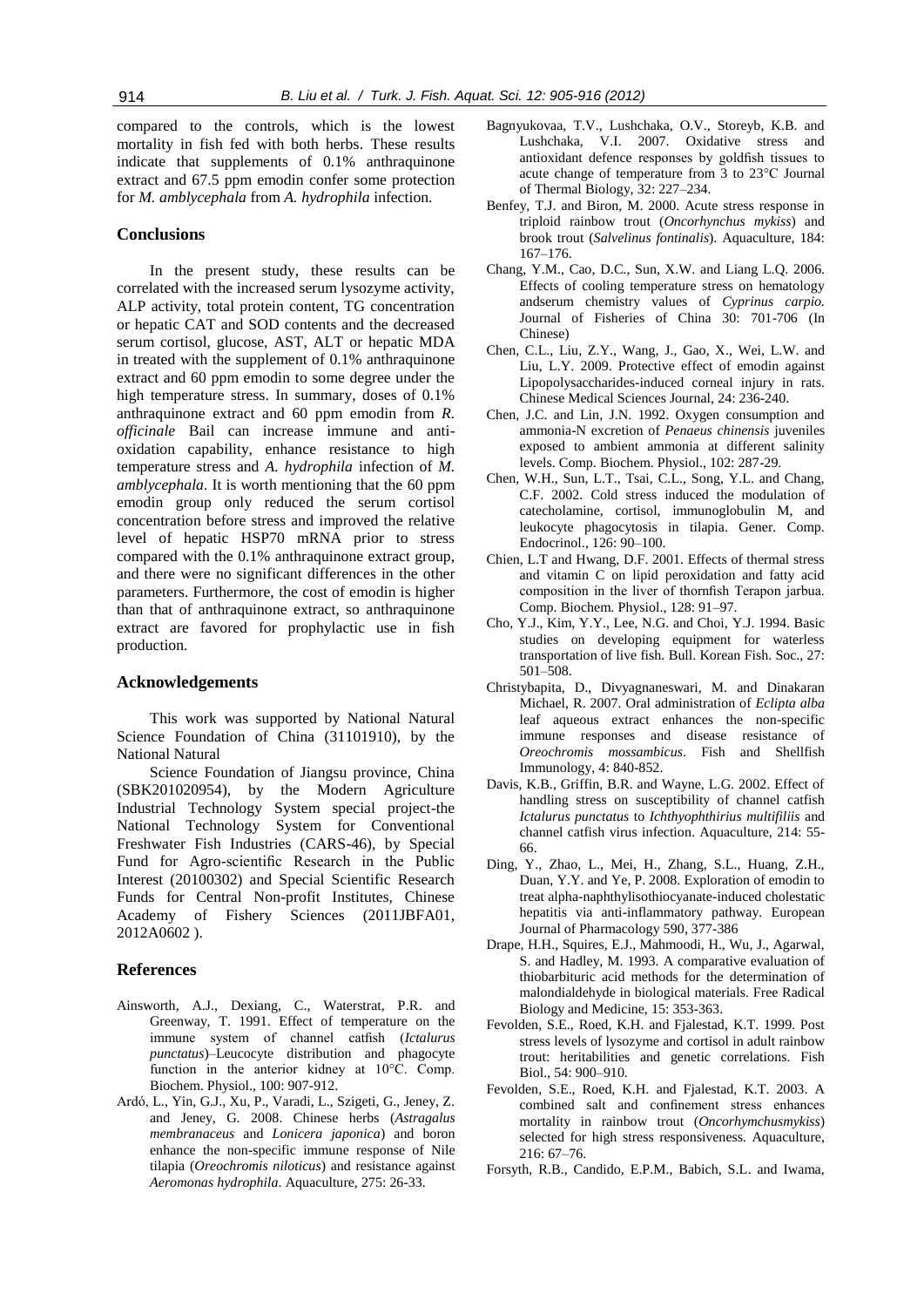G.K. 1997. Stress protein expression in coho salmon with bacterial kidney disease. J Aquat. Anim. Health., 9: 18–25.

- He, L.J., Liao, L.K., Yuan, J.F., Tang, H.Y., Wu, Q. and Zhang, G.W. 2006. Pathological observation of bacterial septicemia in *Megalobrama amblycephala*. Journal of Southwest University, 3: 483-490 (In Chinese).
- Holmblad, T. and Soderhall, K. 1999. Cell adhesion molecules and anti-oxidative enzymes in a crustacean, possible role in immunity. Aquaculture, 172: 111– 123.
- Hsieh, SL., Chen, Y.N. and Kuo, C.M. 2003. Physiological responses, desaturase activity and fatty acid composition in milkfish (*Chanos chanos*) under cold acclimation. Aquaculture, 220: 903–918.
- Huang, S.S., Yeh, S.F. and Hong, C.Y. 1995. Effect of anthraquinone derivatives on lipid peroxidation in rat heart mitochondria, Structure activity relationship. Nat. Prod., 9: 1365–1371.
- Hwang, D. F. and Lin, T. K. 2002. Effect of temperature on dietary vitamin C requirement and lipid in common carp. Comp. Biochem. Physiol., 131, 1–7.
- Iwama, G.K., Thomas, P.T., Forsyth, R.B. and Vijayan, M.M. 1998. Heat shock protein expression in fish. Rev. Fish. Biol., 8: 35–56.
- Jeney, G., Galeotti, M., Volpatti, D., Jeney, Z and Anderson, D.P. 1997. Prevention of stress in rainbow trout (*Oncorhynchus mykiss*) fed diets containing different doses of glucan. Aquaculture, l54: l–l5.
- Jeney, G., Yin, G.J. and Ardó, L. 2009. The use of immunostimulating herbs in fish. Fish Physiol. Biochem., 35: 669-676.
- Le Morvan, C., Troutaud, D. and Deschaux, P. 1998. Differential effects of temperature on specific and nonspecific immune defences in fish. The Journal of Experimental Biology, 201: 165-168.
- Lei, A.Y and Zeng, D.G. 2008. Effects of compound Chinese herbal on the expression of heat stress protein 70 gene in white shrimp (*Litopenaeus vannamei*). J. Guangxi Agricultural Sciences, 6: 830–833 (In Chinese).
- Lin, C.C., Chang, C.H., Yang, J.J., Namba, T. and Hattori, M. 1996. Hepato-protective effects of emodin from *Ventilago Leiocarpa*. J. Ethnopharmacol., 52: 107– 111.
- Liu, B., Xie, J., Ge, X.P., Xu, P., Wang, A.M., He, Y.J., Zhou, Q.L., Pan, L.K. and Chen, R.L. 2010. Effects of anthraquin extract from *Rheum officinale Bail* on the growth performance and phylogical responses of *Macrobrachium rosenbergii* under high temperature stress. Fish Shellfish Immunol., 29: 49-57.
- Liu, B., Xie, J., Ge, X.P., He, Y.J.,Xu, P., Zhou, Q.L., Pan, L.K. and Chen, R. 2009. Effects of anthraquinones extracted from *Rheum officinale* Baill on prevention of high temperature of *Macrobrachium rosenbergii.*  Acta Scientiarum Naturalium Universitatis Sunyatseni, 48: 109-114 (In Chinese).
- Livak, K.J and Schmittgen, T.D. 2001. Analysis of relative gene expression data using real-time quantitative PCR and the  $2^{\text{A}}\text{A}^{\text{CT}}$  method. Methods, 25: 402–408.
- Lopes, P.A., Pinheiro, T., Santos, M.S., Mathias, M.D.L., Collares-Pereira, M.J. and Viegas-Crespo, A.M. 2001. Response of antioxidant enzymes in freshwater fish populations (*Leuciscus alburnoides* complex) to inorganic pollutants exposure. The Science of the total

Environment, 280: 153-163.

- Marklund, S. and Marklund, G. 1974. Involvement of the superoxide anion radical in the autoxidation of pyrogallol and a convenient assay for superoxide dismutase. Eur. J. Biochem., 47: 469–474.
- Martins, M.L., Xu, D.H., Shoemaker, C.A. and Klesius, P.A. 2011. Temperature effects on immune response and hematological parameters of channel catfish *Ictalurus punctatus vaccinated with live theronts of Ichthyophthirius multifiliis*. Fish and Shellfish Immunology, 31: 774-780.
- Ming, J.H., Xie, J., Xu, P., Liu, W.B., Ge, X.P., Liu, B., He, Y.J., Cheng, Y.F., Zhou, Q.L. and Pan, L.K. 2010. Molecular cloning and expression of two HSP70 genes in the Wuchang bream (*Megalobrama amblycephala* Yih). Fish and Shellfish Immulogy, 28: 407-418.
- Mommsen, T.P., Vijayan, M.M. and Moon, T.W. 1999. Cortisol in teleosts: dynamics, mechanisms of action, and metabolic regulation. Reviews in Fish Biology and Fisheries, 9: 211–268.
- Muona, M. and Soivio, A. 1992. Changes in plasma lysozyme and blood leucocyte levels of hatcheryreared Atlantic salmon (*Salmo salar* L.) and sea trout (*Salmo trutta* L.) during parr–smolt transformation. Aquaculture, 106: 75–87.
- Nakano, T., Kanmuri, T., Sato, M. and Takeuchi, M. 1999. Effect of *astaxanthin* rich red yeast (*Phaffia rhodozyma*) on oxidative stress in rainbow trout. Biochim. Biophys. Acta., 1426: 119–125.
- Ndong, D., Chen, Y.Y., Lin, Y.H., Vaseeharan, B. and Chen, J.C. 2007. The immune response of tilapia *Oreochromis mossambicus* and its susceptibility to *Streptococcus iniae* under stress in low and high temperatures. Fish and Shellfish Immunology, 22: 686-694.
- Pickering, A.D. and Pottinger, P. 1983. Seasonal and diet changes in plasma cortisol levels of the brown trout, *Salmo trutta* L. Gen. Comp. Endocrinol., 49: 232– 239.
- Pinoni, S.A. and López Mañanes, A. 2004. Alkaline phosphatase activity sensitive to environhmental salinity and dopamine in muscle of the euryhaline crab *Cyrtograpsus angulatus*. Journal of Experimental Marine Biology and Ecology, 1: 35-46.
- Pongnaravane, B., Goto, M., Sasaki, M., Anekpankul, T., Pavasant, P. and Shotipruk, A. 2006. Extraction of anthraquinones from roots of *Morinda citrifolia* by pressurized hot water: antioxidant activity of extracts. Journal of Supercritical Fluids, 37: 390–396.
- Rao, Y.V., Das, B.K., Jyotyrmayee, P. and Rina, C. 2006. Effect of *Achyranthes aspera* on the immunity and survival of *Labeo rohita* infected with *Aeromonas hydrophila.* Fish and shellfish immunology, 3: 263- 273.
- Rotllant, J., Tort, L., Montero, D., Pavlidis, M. Martinez, M., Wendelaar Bonga, S.E. and Balm, P.H. 2003. Background color influence on the stress response in cultured red porgy *Pagrus pagrus*. Aquaculture, 223: 129–139.
- Shao, B., Xu, W., Dai, H., Tu, P., Li, Z. and Gao, X. 2004. A study on the immune receptors for polysaccharides from the roots of *Astragalus membranaceus*, a Chinese medicinal herb. Biochemical and Biophysical Research Communications, 320: 1103–1111.
- Sinha, A.K. 1972. Colorimetric assay of catalase. Anal.